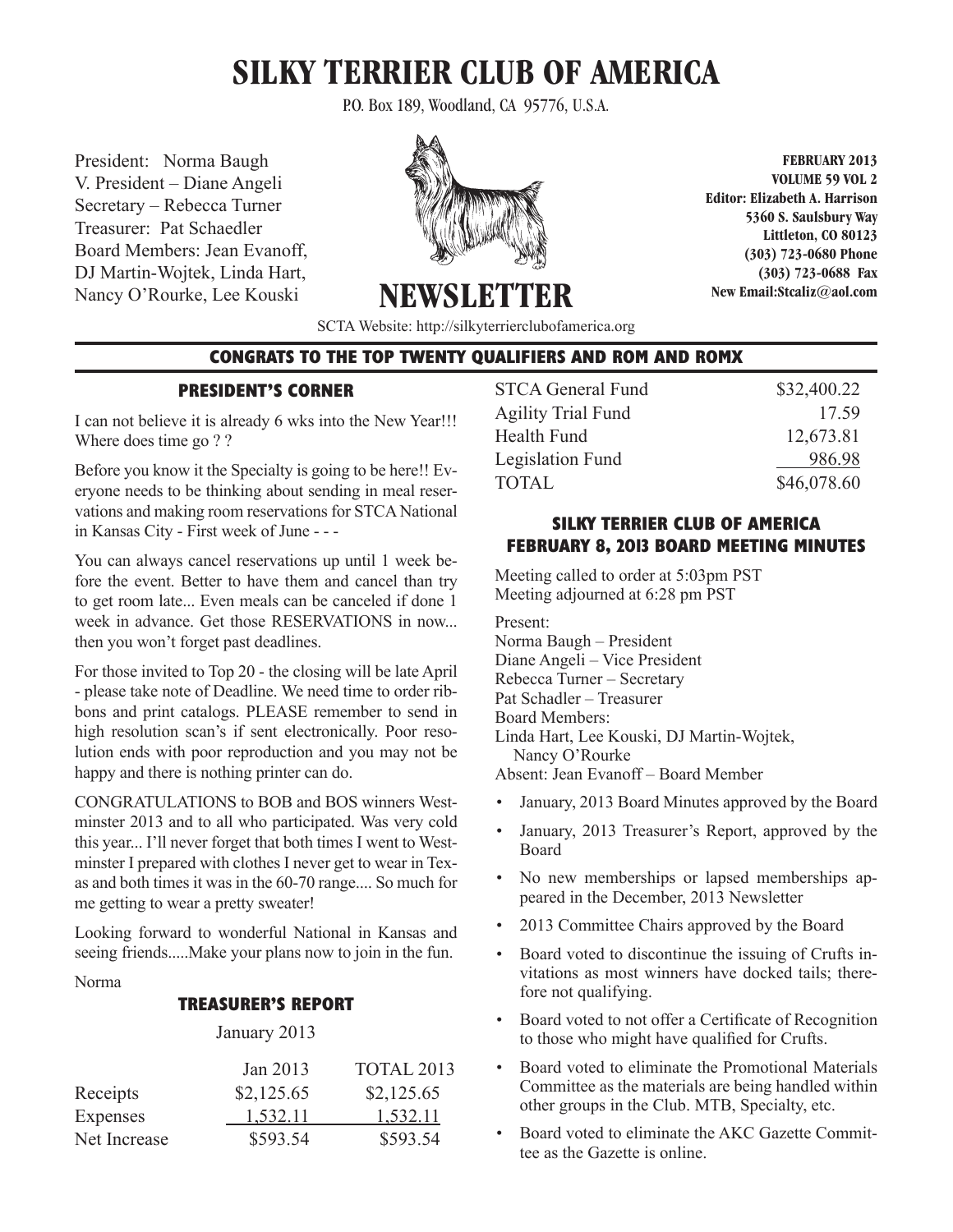# **Discussion Items**

- Board approved a Committee to Review and suggest changes to New Member Application and Requirements of Membership.
- • Board requested a list of all Club materials and trophies to be compiled. Anyone having club materials (history, Meet the Breeds, Trophies, etc.) should email Secretary at Re3L@aol.com
- Board seeking a member to volunteer to store 3 Time Challenge Trophies. Any volunteers should email Norma at amronbear@aol.com

Submitted by: Rebecca Turner – STCA Secretary

# **ROM AND ROMX QUALIFIERS 2012**

The Register of Merit titles are awarded yearly by the STCA and should not be used until they have been confirmed in the Newsletter. To be declared ROM, it is required the sire have 10 champion get and for ROMX, 20 Champion get. For dams, the ROM requires 4 champions and for the ROMX, 8 champions.

No ROMX in sires or dams.

The following titles were gained in 2012: ROM DAMS: Ch Mariblu Strawberry Shortcake (Ch Curiosity Touch Of Shalee x Dunars Cayenne Pepper)

Ch Shellkirk's Star Of Shalee (Ch Shalee Blackrange Bedecked x Ch Shalee's All Charged Up)

Ch Stelin The Starry Starry Nite (Ch Elfinsilk's Rebel Agent, ROMX x Ch Stelin The Spirit Of The Nite)

Ch Tagalong Tessier Pillow Talk (Ch Lonestar Tessier Austin x Tessier Girl Talk)

Ch Wyncrest Wildest Dream (Stonecroft Prime Minister x Ch Wyncrest Wildcat)

ROM SIRES for 2012 Ch Amron's Luckenbear Texas (Ch Amron's Bear O'Riginal x Ch Sharhad Bear Faced Cheek)

**PLEASE NOTE: The certificates will be presented to owners at the Specialty Awards Dinner. You MUST let Mary Estrin know if you'll be attending. Otherwise, they will be mailed to you after the Specialty. Mary's phone is 816-942-2427.**

If there are any errors/omissions please advise Carol Ellliott at 530-666-0831 or carol.lue.elliott@gmail.com.

# **LITTER ANNOUNCEMENT**

4 males 1 female DOB: 1/12/2013 Sire: GCH CH Tx Silky's The King Of Fox Run Dam: GCH CH Anjo Blu's Vixen of Fox Run Owner/Breeder: Marjorie A. O'Connell 16819 Fort Oswego San Antonio, TX 78247 210-653-8762 MOCONN1114@AOL.COM

# **NEW MEMBERS APPLICATIONS**

Please send requests for new member application forms to:

> Suzanne M. Detwiler 1 Clipper Rd. Unit A Rancho Palos Verdes, CA 90275-5956 310-541-6594 suzie@msdetwiler.com

# **New Applications received during the month of January:**

None

# **JANUARY DONATIONS**

STCA General Fund Louise Rosewell Julie Pizzirulli Rita Rich Judith Harris John & Paulette Hicks Norma Baugh Jan Cooke Karen Cropper Terence Delaney Sue & Steve Calestini Jean Evanoff Anita Weiss Karen Fogerson

STCA Health Fund

Rita Rich Terence Delaney Jean Evanoff Anita Weiss

STCA Agility Fund Lisa Thomas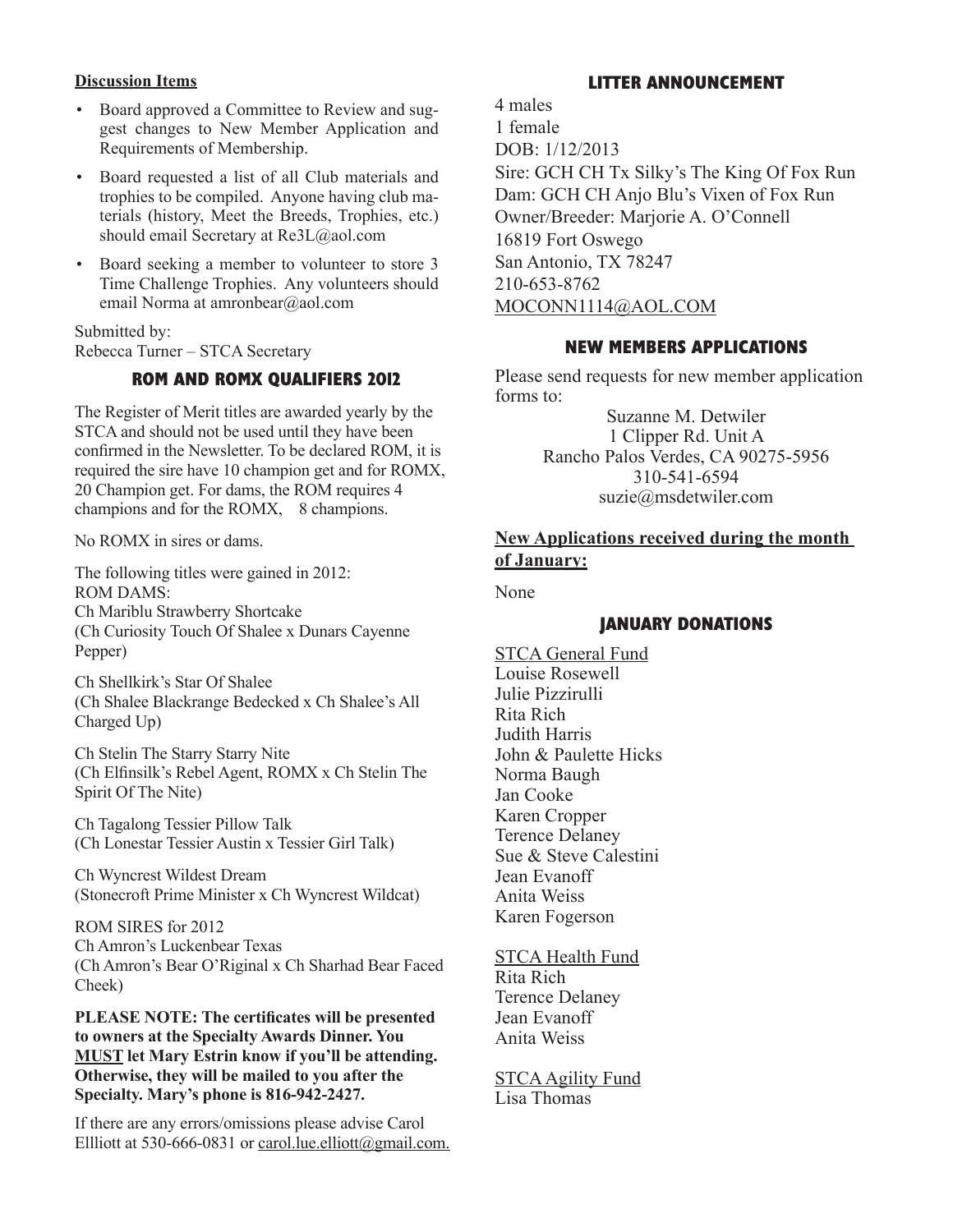

#### **KANSAS CITY 2013 TOP 20 SHOWCASE season and is looking forward to the new year. This**

**CONGRATULATIONS to our Top 20 Silky stars of 2012 listed below. Information/entry packets will** be mailed to the first listed owner, unless otherwise **notified, by the 2nd week of March. Details for** attendees of this prestigious event can be found on page 6 of the Specialty Packet (http://stcaspecialties. **yolasite.com). Please note that the deadline for all entries and catalog information is APRIL 20. finited below. findit ination**/**c** please in the presugnous even **manufacturing intermedied in the subset of the subset of the subset of the subset of the subset of the subset of the subset of the subset of the subset of the subset of the subset of the subset of the subset of the subset** 

The Top 20 Showcase Event is a separate element **held in conjunction with the National Specialty and** is dependent upon donations from members for its success. This prestigious event is a costly endeavor, and the S.T.C.A. does not contribute financially to this event. We are seeking donations from the participants and membership. We need your support to make this event flourish. Please help us in making **the "Show Me" Top 20 one to remember!! o** conjunction with the tvational specially a **IC S.I.C.A. WES NOT CONTINUE IMAILIANY** blow Me $^{\prime\prime}$  Top 20 one to reme

**Donations can be made through PayPal by sending** funds to <u>treasclub@yahoo.com</u> or by making checks **payable to the STCA and mailing your donation to Pat Schaedler, P.O. Box 5934, Playa del Rey, CA 90296. Be sure to note on your check or PayPal memo that you are supporting the Top 20.**  lions can be made

**Please support the Top Twenty with a donation! .......and THANK YOU for your continued support!! Wendy Harmon 2013 Top 20 Chair** 

# **2013 Top 20 Qualifiers:**

**GCH CH Tawny Mist Myan Mystic** – S. Biles/E. Biles/K. Wilson/D. Renton

**GCH CH Snow Glen's Tesoro Cover Story – D.** Adamcik/D. Caselli/P. Laperruque

**GCH CH Lamplighter's Tattle Tail – M. Benson/B.** Beissel

**\*GCH CH Wind Dancer Jenstar Backstage Pass - T.** Gallegos/L. Hurt/D. Renton

**GCH CH Mariblu Forevermore At Safire** – M. Solvason/J. Pizzirulli **Top Twenty Showcase and we hope** 

\*GCH CH Mtnview Prince Chbaka Ekruro - N. O'Rourke/S. O'Rourke

**GCH CH Musicale's Making A Joyful Noise – L.** Riley/S. Jeffries

**GCH CH Hullablu's Hellzabob – S. Calestini** en en nulladiu s helizadod –<br> *<u>x*</u>

**GCH CH Scarboro's TandT Katey Kelly - J. Schmidt** 

**GCH CH R-Blu's Captain Jack Sparrow – R. Rich** 

\***GCH CH Musicale's Dancing Henry** – F. Males **acception interested with must compare the state of the compare of the compare of the compare of the compare of the compare of the compare of the compare of the compare of the compare of the compare of the compare of the** 

**GCH CH Anjo Blu's Once In A Blue Moon - P. Gates** 

\*\*GCH CH Blufire Kharah's Flashforward – J. Harris

**GCH CH Dorien Dancin' On A Breeze - D. Weintraub** 

**GCH CH Scarboro's Barking Blue Angel** – J. Schmidt LH CH Scarboro's Barking Blue **A** 

**GCH CH Rhk Mario Catale - K. Kvarnstrom Schaedler, P.O. Box 5934, Playa del Rey,** 

**GCH CH Chances R's Gotta Silly Gilly – J.** Simmons/D. Simmons

**GCH CH Silwynd Blustar It's All About Hope** – A. Wright/N. Wright

**\*GCH CH Lamplighter's Bingo** – M. Benson/B. **Beissel incredible Specialty!!** 

**GCH CH Tawny Mist Tumtation Strikes** – D. **Renton/K.** Wilson

**CH Stelin The Chip Off The Old Block - L. Gross** 

**\*GCH CH Alltogether Its All About Me** – E. Harrison/L. Mowrer/L. Rosewell

**CH Wyncliff's Wallstreet Wonder** – D. Baggenstos/R. Baggenstos

**GCH CH Stelin The Shadowalker** – L. Gross

**CH Rhk All For One One For All** – E. Harrison/L. Rosewell

**CH Musicale's Joy Boy** – A. Bewley

**CH Wyncliff's Get Smart** – D. Baggenstos \* Past winner – exhibition only \*\* Past Top 20 BBE winner – eligible for Top 20 competition only